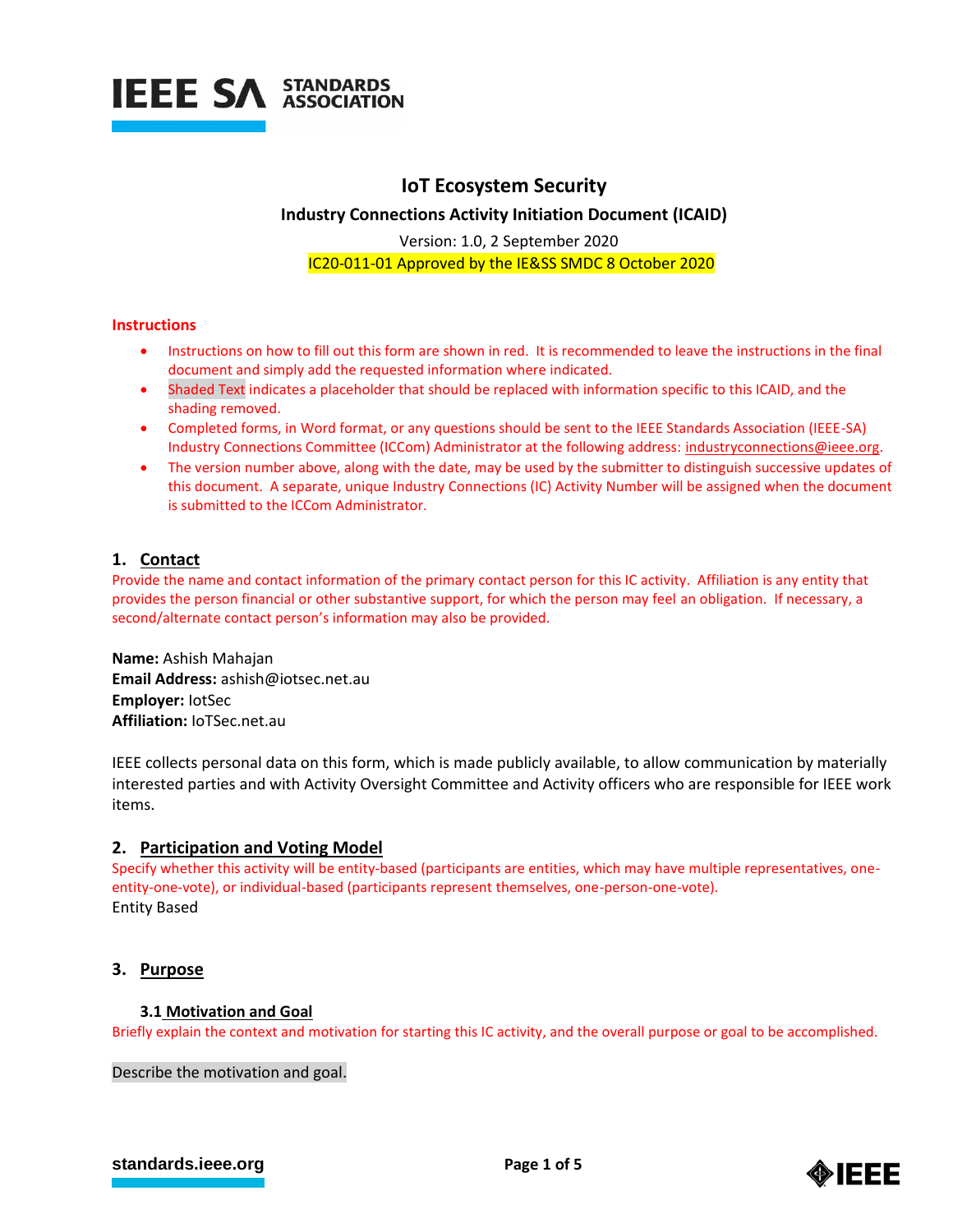# **IEEE SA STANDARDS**

By 2025, there will be more than 21 billion IoT devices which means, every sector including Healthcare, Smart Energy, Industrial IoT, Smart Cities and every individual and household will have IoT dependency for improved efficiency, process optimisation or ease. With the IoT growing bigger and ever more complex, the question arises for companies of how to keep pace and without a doubt, technology enabling IoT will become the prime and easy target for Cybercriminals. The motivation behind this IC is to raise awareness at consumer and manufacturers sector and work with regulators to promote secure practices in the IoT ecosystem with a view of IoT as an inextricably linked ecosystem comprised of people, processes, and technology.

## **3.2 Related Work**

 Working group: IEEE P2933, Standard for Clinical Internet of Things (IoT) Data and Device Interoperability with Trust, Identity, Privacy, Protection, Safety, and Security (TIPPSS). This standard establishes the framework with Trust, Identity, Privacy, Protection, Safety, Security principles for Clinical IoT data and device validation and interoperability.

One of the objectives as part of this IC program is also to understand some of the security work that has been done with some of our standards focused around IoT; IEEE P2413-2019 had a focus on "quadruple trust" and hence we'd like to make sure when we are looking into this problem, we are having considerations of work already happening. We might also discover few other IEEE standards as we are looking into some established work. This work is looking at a "top down" approach as we are looking into the IoT Security Framework but this needs to have into consideration some of the bottom up security work happening in a distributed fashion today.

## **3.3 Previously Published Material**

Provide a list of any known previously published material intended for inclusion in the proposed deliverables of this activity.

List the previously published material, if any. N/A

## **3.4 Potential Markets Served**

This will serve the global market focusing on Critical infrastructure, Consumer IoT, Medical IoT, and Consumer.

Describe the potential markets.

## **3.5 How will the activity benefit the IEEE?**

Global standardization of IoT is the only solution to reduce the overall security risk, ensure interoperability and meet technical, safety, regulatory, societal and market needs. With global reach and dedication to advancing technology for the benefit of humanity, identifying necessary new standards activities (or enhancements to existing standards) for IoT landscape under IEEE's guidelines will have a positive influence on global society.

## **4. Estimated Timeframe**

Indicate approximately how long you expect this activity to operate to achieve its proposed results (e.g., time to completion of all deliverables).

## **Expected Completion Date:** 09/2022

## **[standards.ieee.org](http://standards.ieee.org/) EXECUTE: Page 2 of 5**

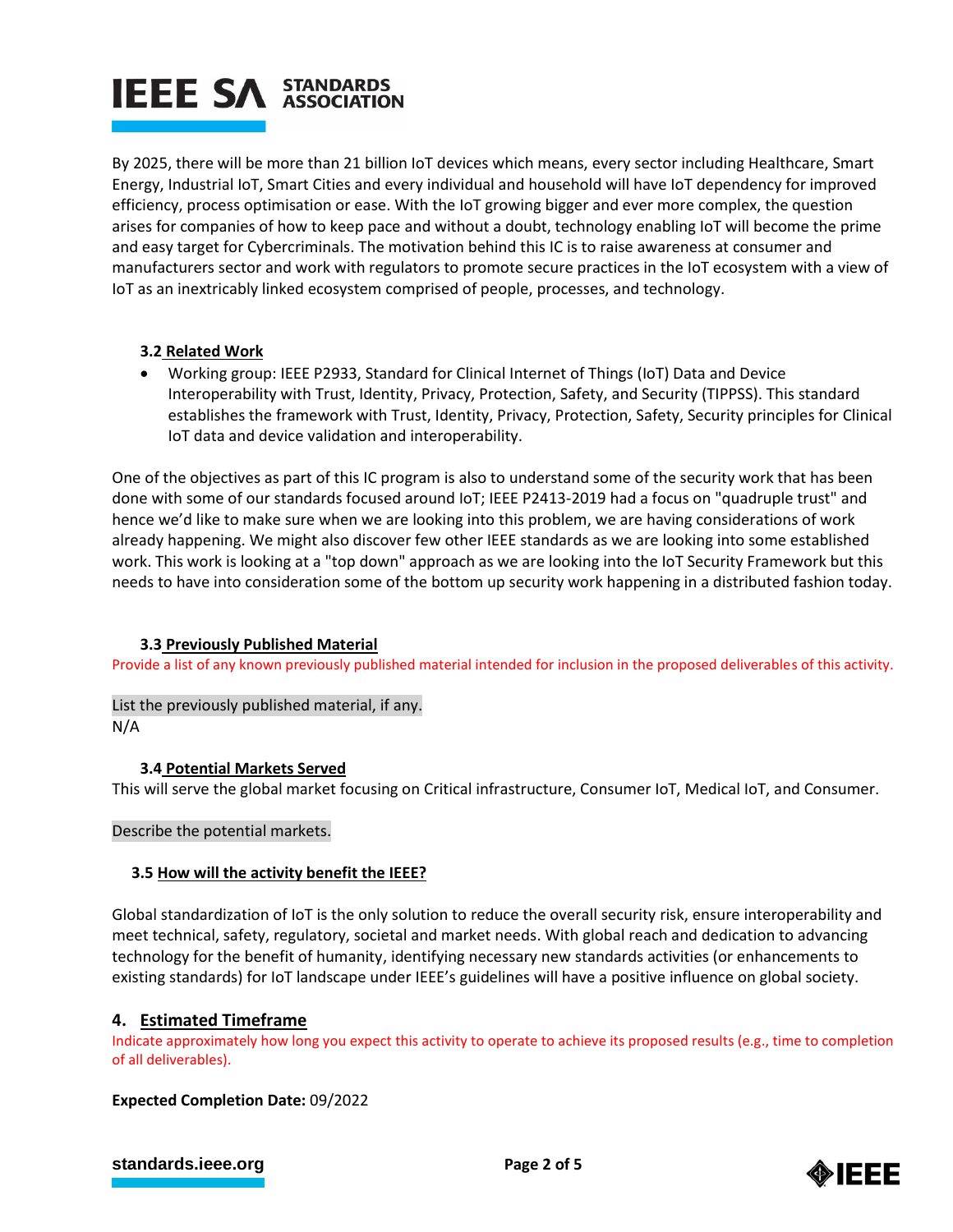

IC activities are chartered for two years at a time. Activities are eligible for extension upon request and review by ICCom and the IEEE-SA Standards Board. Should an extension be required, please notify the ICCom Administrator prior to the twoyear mark.

## **5. Proposed Deliverables**

- 1. Draft white Paper and report on IoT Security Framework which identifies current architectures and the need to address secure practices in the IoT ecosystem; This paper will also include identification of other communities (working groups) within IEEE SA who are focused on IoT and other ecosystem players addressing security issues as part of the overall landscape (Q3 2021)
- 2. Gap analysis w.r.t. existing standards (Dec 2021)
- 3. Develop recommendations for best practice standard/guidelines which will be proposed as new projects to the IEEE SA (March 2022); proposal will be planned to be submitted to IEEE SA as and when they are identified
- 4. Workshops, conferences for awareness on IoT Security and Best practices, upcoming challenges (Q3 2021) – plan to do one in 2021 and a followup workshop in 2022
- 5. Final version of the white paper and report (April 2022)

Outline the anticipated deliverables and output from this IC activity, such as documents (e.g., white papers, reports), proposals for standards, conferences and workshops, databases, computer code, etc., and indicate the expected timeframe for each.

## Specify the deliverables for this IC activity, please be specific.

## **5.1 Open Source Software Development**

*Indicate whether this IC Activity will develop or incorporate open source software in the deliverables. All contributions of open source software for use in Industry Connections activities shall be accompanied by an approved IEEE Contributor License Agreement (CLA) appropriate for the open source license under which the Work Product will be made available. CLAs, once accepted, are irrevocable.*

Will the activity develop or incorporate open source software (either normatively or informatively) in the deliverables?: No

## **6. Funding Requirements**

Outline any contracted services or other expenses that are currently anticipated, beyond the basic support services provided to all IC activities. Indicate how those funds are expected to be obtained (e.g., through participant fees, sponsorships, government or other grants, etc.). Activities needing substantial funding may require additional reviews and approvals beyond ICCom.

No additional funding requests are anticipated beyond the basic IC support services provided by IEEE

## **7. Management and Procedures**

## **7.1 Activity Oversight Committee**

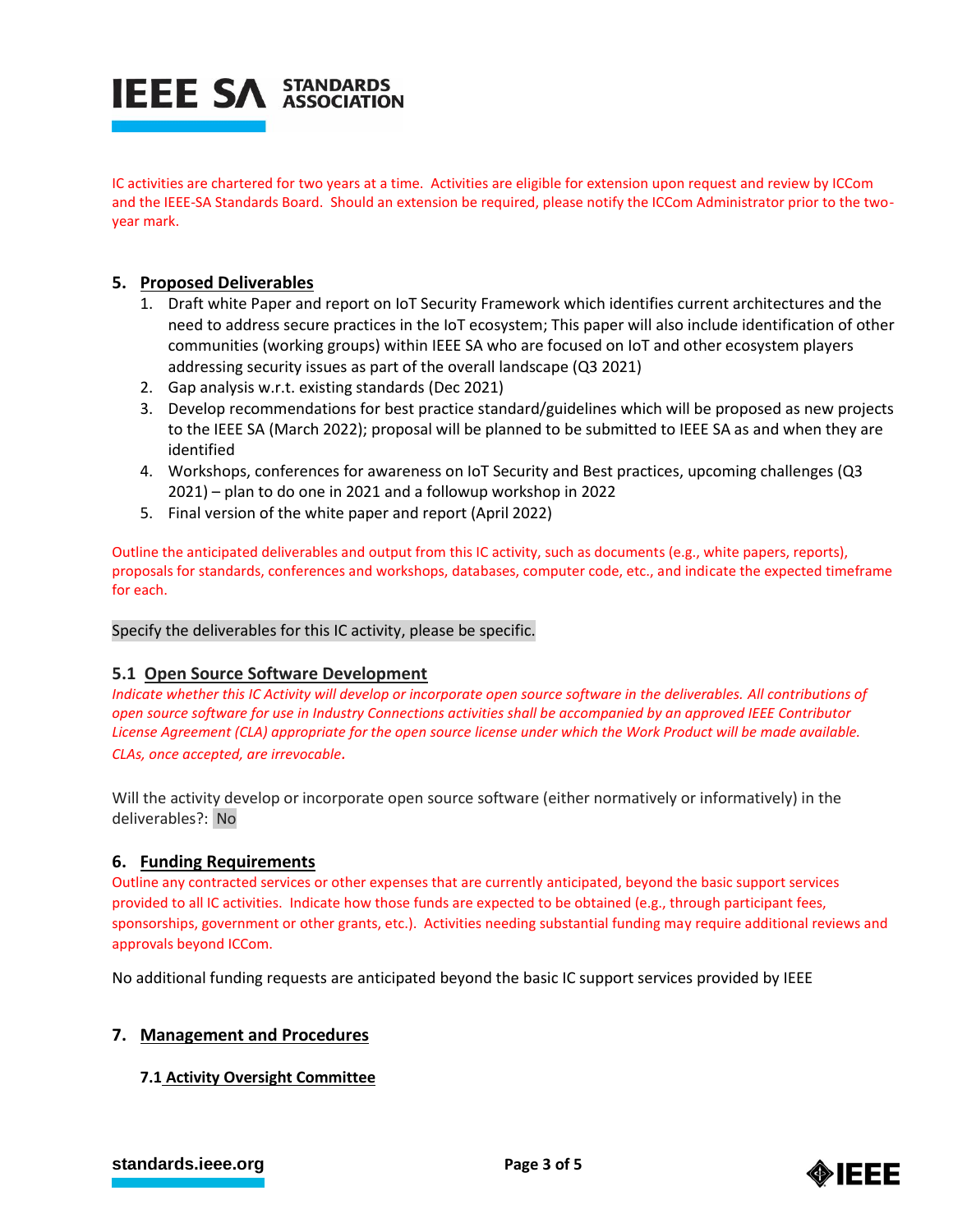

Indicate whether an IEEE committee of some form (e.g., a Standards committee) has agreed to oversee this activity and its procedures.

**Has an IEEE committee agreed to oversee this activity?:** No

If yes, indicate the IEEE committee's name and its chair's contact information.

**SIEEE Committee Name:** Committee Name **Chair's Name:** Full Name **Chair's Email Address:** who@where

Additional IEEE committee information, if any. Please indicate if you are including a letter of support from the IEEE Committee that will oversee this activity.

IEEE collects personal data on this form, which is made publicly available, to allow communication by materially interested parties and with Activity Oversight Committee and Activity officers who are responsible for IEEE work items.

#### **7.2 Activity Management**

If no Activity Oversight Committee has been identified in 7.1 above, indicate how this activity will manage itself on a day-today basis (e.g., executive committee, officers, etc).

The activity will be managed by the leadership of the working group from IoTSec The group would establish a chair, vice-chair and other officers as needed; officers will be elected to manage the day to day operations of the group

#### **7.3 Procedures**

Indicate what documented procedures will be used to guide the operations of this activity; either (a) modified baseline *Industry Connections Activity Policies and Procedures,* (b) Standards Committee policies and procedures accepted by the IEEE-SA Standards

Board, or (c) Working Group policies and procedures accepted by the Working Group's Standards Committee. If option (a) is chosen, then ICCom review and approval of the P&P is required. If option (b) or (c) is chosen, then ICCom approval of the use of the P&P is required.

"Industry Connections Activity Modified Baseline Policies and Procedures".

## **8. Participants**

#### **8.1 Stakeholder Communities**

Indicate the stakeholder communities (the types of companies or other entities, or the different groups of individuals) that are expected to be interested in this IC activity, and will be invited to participate.

Industrial IoT Industry (Device Manufacturers, System Integrators), Consumer IoT ecosystem, Regulatory Bodies, Healthcare providers, Entities focused on critical infrastructure

## **[standards.ieee.org](http://standards.ieee.org/) EXECUTE: Page 4 of 5**